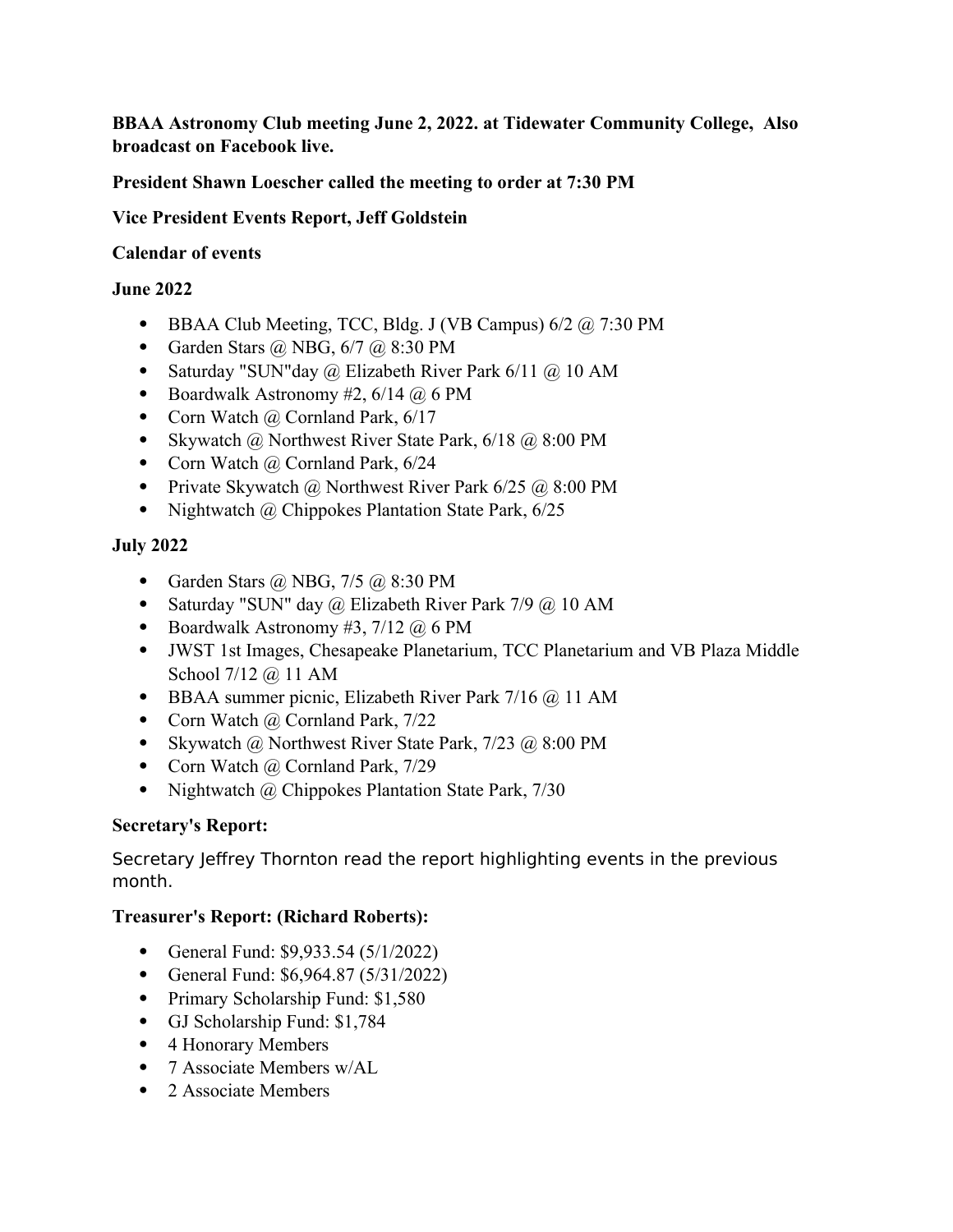- 142 Regular Members
- 155 Total Members on Roster

We had several significant expenses this month which account for the large balance decline, the biggest being the 2,700+ dollars for the eclipse glasses. We also paid for out webhosting and insurance policy this month.

On the income side, we received two large scholarship donations. Ben made a significant donation as usual, and Georgie June's big sister made a \$250 donation and a letter on how much it means to the family that we carry on her legacy with this scholarship.

We did not add any new members, so we're standing pat at 154 members. After a tear of adding 4 to 5 new members a month, we've hit a bit of a lull.

Two more big expenses have gone out but will be accounted for in June. I paid our AL dues (\$750), and George took out checks for the scholarship recipients. That will be all-out major expenses for the year.

# **ALCOR Report: (Bruce Powers)**

The BBAA paid \$750 to the Astronomical League for the yearly dues. \$5 of every member's \$23 dues go towards membership in the Astronomical League.

Congratulations to Benito Loyola for completing the Double Star Observing program and Jonathan Scheetz for completing the Urban Observing Program.

Stephanie Allen, VA Department of Conservation and Recreation (DCR) director Tidewater region, is still waiting for communication from her boss regarding the relocation of the East Coast Star Party.

#### **Scholarship Report: (Benito Loyola)**

The BBAA gives away two scholarships annually. The Primary Scholarship, which is worth \$1,500, and the Georgie June Scholarship, worth \$1,000, for \$2,500 in Scholarship money.

This year's winners are Gabriel Dandrake - Georgie June Memorial Scholarship, \$1,000.00, and Caroline Kreutzberg - Back Bay Amateur Astronomers Scholarship, \$1,500.00

Congratulations to these most deserving young people.

#### **RRRT Report:**

The telescope is up and running. The telescope is a 24-inch Ritchey-Chretien telescope and is physically located on Fan Mountain just outside Charlottesville, Virginia. Users can control it through Skynet Robotic Telescope Network, and every member is allowed time on the telescope. https://skynet.unc.edu/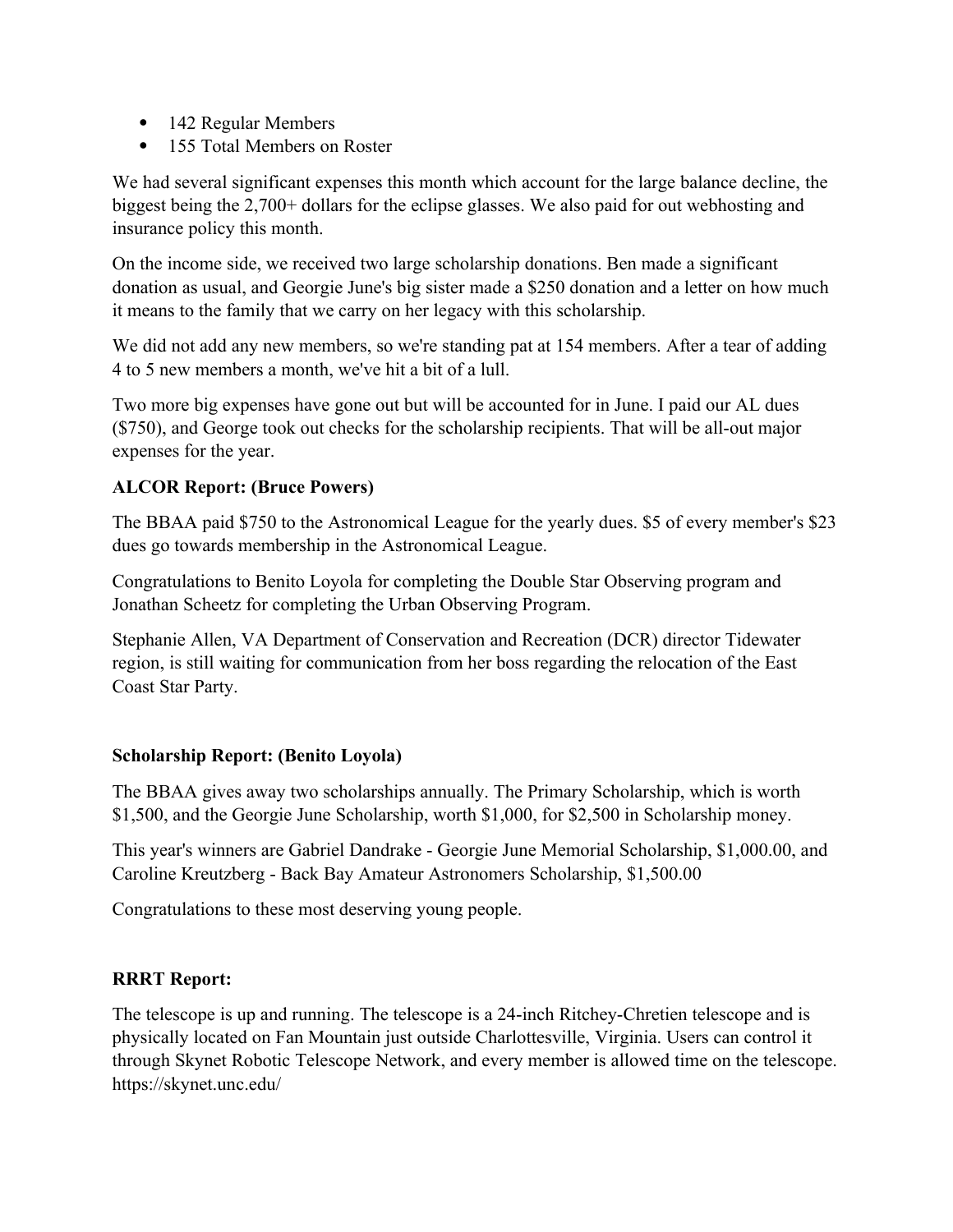### **New Business:**

A special Skywatch will happen on June 25 for the Girl Scout Astronomy club. This is a makeup for the May 27 event that was weathered out. They are expecting 20 to 30 Girl Scouts and it will be held at the Northwest River State Park.

NASA's James Webb Space Telescope (JWST), will release its first full-color images and spectroscopic data on July 12, 2022. None of us know what the first images will reveal so consider joining us at one of three locations in Hampton Roads where we will broadcast the images live on a planetarium dome! We will have amateur astronomers, professional educators, and solar system ambassadors on-site to help. Depending on the weather, we will have telescopes set up for solar observation.

The location of the planetariums will be:

Tidewater Community College - VB Campus, 1700 College Crescent, Virginia Beach, VA 23453,

Chesapeake Planetarium, 310 Shea Drive, Chesapeake, VA 23322

Plaza Middle School, 3080 South Lynnhaven Road, Virginia Beach, VA 23503.

The solar filter workshop is happing soon. Shawn will contact the individuals who have sign up with more information shortly.

# **JUPITER ASTEROID IMPACT DETECTION PROJECT:**

Dr. Kunio M. Sayanagi, Ph.D., Associate Professor of Planetary Science Department of Atmospheric and Planetary Sciences at Hampton University, has received additional funding from The National Science Foundation (NSF) to continue this project. The BBAA is now coresearchers with this program. The program's mission is to image Jupiter to detect asteroid impacts. Amateur astronomers can see effects with any amateur-grade telescope and camera. Thus, with the right tools, anyone can contribute to this research project. Dr. Sayanagi will accept all imagery! You do NOT have to be a member of our club to participate. You can even use your cell phone camera as a tool in this project! Details can be found on the club's website. Just follow this link for more information: http://backbayastro.org/jupiter.php

# **Observing Reports:**

We had a very successful meteor watch at Heritage Park in Windsor Monday night (Memorial Day) 5/30/22. As a group, we logged seeing 201 meteors in 4 hours, an average of 50 meteors per hour. Club members there were Dan Pelzel, Jeff Thornton, Shawn Loescher, Gabriel Dandrade, Robert Schmidt, Mel Spruill, Mark Wilson, Patrick \_\_\_\_, George Reynolds, Chloe Reynolds, and Samantha Burris. The sky was clear and the night was comfortable, with a cool breeze. In between meteors, Gabriel entertained us by finding galaxies and star clusters and Messier objects in Shawn's 10-in Dob. Over 200 meteors were seen.

Kent Blackwell and Dr. Robert HItt hosted the Eclipse Watch at Chesapeake Planetarium. Despite an "iffy" forecast, the night was clear up to totality, as clouds started rolling in about 11